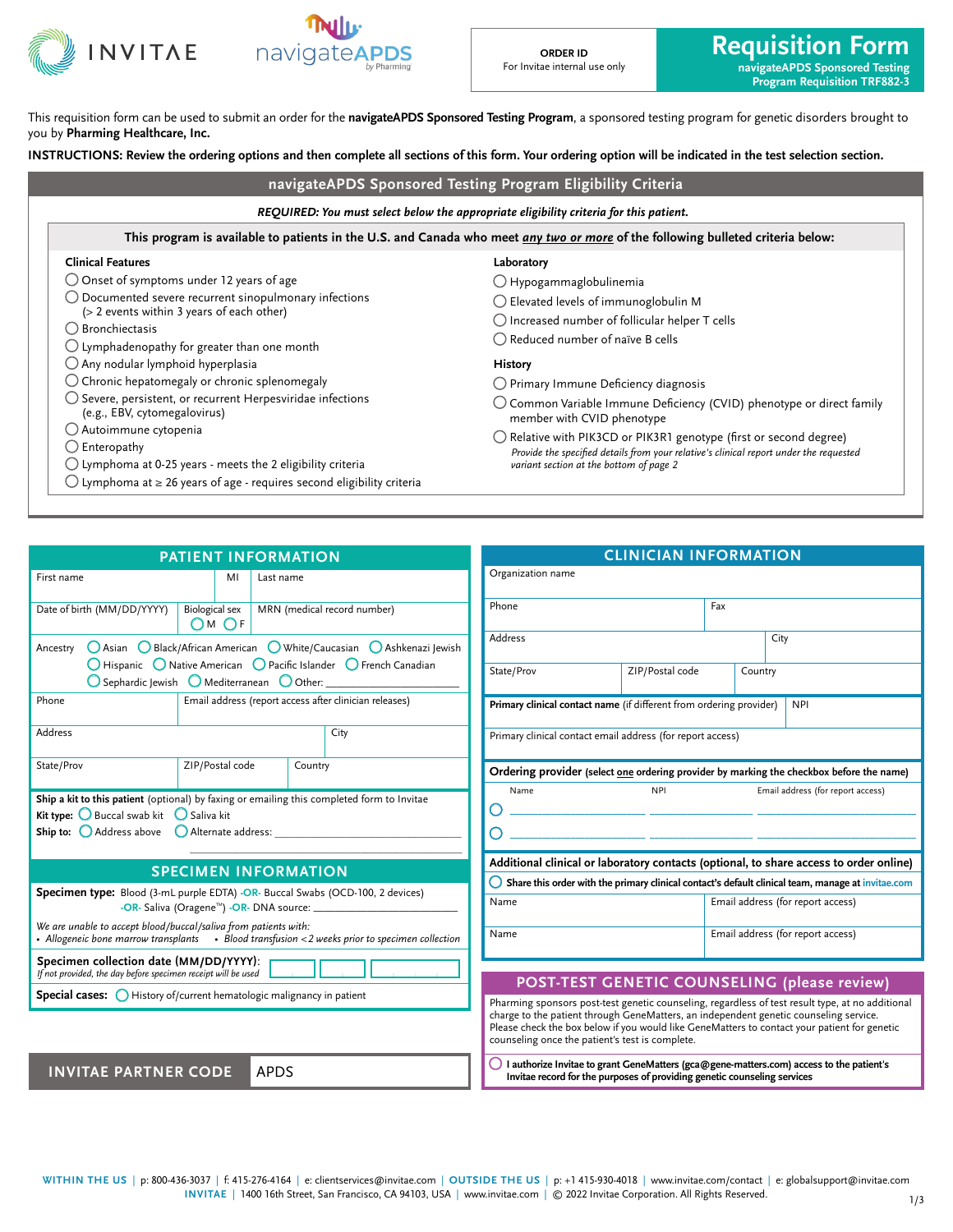



## **navigateAPDS Sponsored Testing Program Requisition TRF882-3**

|                                                                                                                                                                                  |                     |         |            |                     | <b>CLINICAL HISTORY</b>                                                                                                                                                                                           |                         |                               |            |                     |
|----------------------------------------------------------------------------------------------------------------------------------------------------------------------------------|---------------------|---------|------------|---------------------|-------------------------------------------------------------------------------------------------------------------------------------------------------------------------------------------------------------------|-------------------------|-------------------------------|------------|---------------------|
| <b>FAMILY HISTORY</b>                                                                                                                                                            |                     |         |            |                     |                                                                                                                                                                                                                   |                         |                               |            |                     |
| Is there a family history of disease for which the patient is being tested?                                                                                                      |                     |         |            |                     | ○ Yes ○ No If yes, describe below and attach pedigree and/or clinical notes.                                                                                                                                      |                         |                               |            |                     |
| Relative's relationship<br>Maternal<br>to this patient<br>or paternal                                                                                                            | Diagnosed condition |         |            | Age at<br>diagnosis | Relative's relationship<br>to this patient                                                                                                                                                                        | Maternal<br>or paternal | Diagnosed condition           |            | Age at<br>diagnosis |
|                                                                                                                                                                                  |                     |         |            |                     |                                                                                                                                                                                                                   |                         |                               |            |                     |
|                                                                                                                                                                                  |                     |         |            |                     |                                                                                                                                                                                                                   |                         |                               |            |                     |
| PERSONAL HISTORY                                                                                                                                                                 |                     |         |            |                     |                                                                                                                                                                                                                   |                         |                               |            |                     |
| Is/was this patient affected or symptomatic? $\mathring{\mathsf{T}}$ $\bigcirc$ Yes $\bigcirc$ No<br>Provide details in the required clinical history questions (if applicable). |                     |         |            |                     | T Symptomatic means this patient has features or signs known or suspected to be related to the genetic<br>testing being ordered and could include findings on physical examination, laboratory tests, or imaging. |                         |                               |            |                     |
| REQUIRED CLINICAL HISTORY                                                                                                                                                        |                     |         |            |                     |                                                                                                                                                                                                                   |                         |                               |            |                     |
| Age of symptom onset: __________________                                                                                                                                         |                     |         |            |                     | Lab findings                                                                                                                                                                                                      |                         | Υ                             | N          | <b>UNKNOWN</b>      |
|                                                                                                                                                                                  |                     |         |            |                     | Hypogammaglobulinemia                                                                                                                                                                                             |                         | $\bigcirc$                    | $\bigcirc$ | $\bigcirc$          |
| Weight: ________________                                                                                                                                                         |                     |         |            |                     | Elevated IgM                                                                                                                                                                                                      |                         | $\bigcirc$                    | $\bigcirc$ | $\bigcirc$          |
|                                                                                                                                                                                  |                     | Y       | N          | <b>UNKNOWN</b>      | Increased transitional B-cells                                                                                                                                                                                    |                         | $\bigcirc$                    | $\bigcirc$ | $\overline{O}$      |
| Familial history of APDS<br>Family history of Common Variable                                                                                                                    |                     |         | Ο          | Ő                   | Reduced naïve B cells                                                                                                                                                                                             |                         | $\bigcirc$                    | $\bigcirc$ |                     |
| Immune Deficiency (CVID)                                                                                                                                                         |                     | ∩       | $\bigcirc$ | $\bigcirc$          | Elevated T follicular helper (Tfh) cells                                                                                                                                                                          |                         | $\bigcirc$                    | $\bigcirc$ |                     |
| <b>Infectious Complications</b>                                                                                                                                                  |                     |         |            |                     |                                                                                                                                                                                                                   |                         |                               |            |                     |
| Documented severe recurrent                                                                                                                                                      |                     |         | O          | O                   | ADDITIONAL CLINICAL HISTORY (OPTIONAL)                                                                                                                                                                            |                         |                               |            |                     |
| sinopulmonary infections                                                                                                                                                         |                     |         |            |                     | Laboratory findings                                                                                                                                                                                               |                         | Patient Value/Reference Range |            |                     |
| Recurrent pneumonia                                                                                                                                                              |                     |         | $\bigcirc$ | $\bigcirc$          | Serum IgG:                                                                                                                                                                                                        |                         |                               |            |                     |
| <b>Bronchiectasis</b><br>Severe, persistent or recurrent herpesvirus                                                                                                             |                     | O       | O          | O                   | Serum IgM:                                                                                                                                                                                                        |                         |                               |            |                     |
| infection (e.g. EBV, CMV)                                                                                                                                                        |                     | Ω       | $\bigcirc$ | ∩                   |                                                                                                                                                                                                                   |                         |                               |            |                     |
| <b>Noninfectious Complications</b>                                                                                                                                               |                     |         |            |                     |                                                                                                                                                                                                                   |                         |                               |            |                     |
| Lymphadenopathy for greater than one month                                                                                                                                       |                     | Ő       | Ő          | O                   |                                                                                                                                                                                                                   |                         |                               |            |                     |
| Splenomegaly                                                                                                                                                                     |                     | O       | O          | $\bigcirc$          |                                                                                                                                                                                                                   |                         |                               |            |                     |
| Hepatomegaly                                                                                                                                                                     |                     | O       | $\bigcirc$ | $\bigcirc$          |                                                                                                                                                                                                                   |                         |                               |            |                     |
| Nodular mucosal lymphoid hyperplasia                                                                                                                                             |                     | O       | $\bigcirc$ | $\bigcirc$          |                                                                                                                                                                                                                   |                         |                               |            |                     |
| Autoimmune cytopenia                                                                                                                                                             |                     | O       | $\bigcirc$ | $\bigcirc$          |                                                                                                                                                                                                                   |                         |                               |            |                     |
| Enteropathy                                                                                                                                                                      |                     | O       | $\bigcirc$ | $\bigcirc$          |                                                                                                                                                                                                                   |                         |                               |            |                     |
| Non food related eosinophilic esophagitis                                                                                                                                        |                     | $\circ$ | $\bigcirc$ | $\overline{O}$      |                                                                                                                                                                                                                   |                         |                               |            |                     |
| Lymphoma                                                                                                                                                                         |                     | O       | $\bigcirc$ |                     |                                                                                                                                                                                                                   |                         |                               |            |                     |
| Developmental delay                                                                                                                                                              |                     | O       | $\bigcirc$ | $\overline{O}$      |                                                                                                                                                                                                                   |                         |                               |            |                     |
| Allergic disorders/atopy                                                                                                                                                         |                     | O       | $\bigcirc$ | $\bigcirc$          |                                                                                                                                                                                                                   |                         |                               |            |                     |

## **OPTIONAL - REQUESTED VARIANTS FOR THIS PATIENT'S REPORT, IF KNOWN**

| To have the presence or absence of specific variants commented on in this patient's report, provide the details below.                                     |                                         |  |  |  |  |
|------------------------------------------------------------------------------------------------------------------------------------------------------------|-----------------------------------------|--|--|--|--|
| Was the proband (individual with variant) tested at Invitae? $\bigcirc$ Yes, Invitae Order ID: RQ#<br>$\bigcirc$ No: Attach copy of lab results (required) |                                         |  |  |  |  |
| Variant(s) (e.g. GENE c.2200A>T (p.Thr734Ser) NM_00012345) If left blank, all variants identified in the proband will be commented on.                     | This patient's relationship to proband: |  |  |  |  |
|                                                                                                                                                            | ○ Parent ○ Sibling ○ Grandchild         |  |  |  |  |
|                                                                                                                                                            | ○Child ○Self ○Other:                    |  |  |  |  |